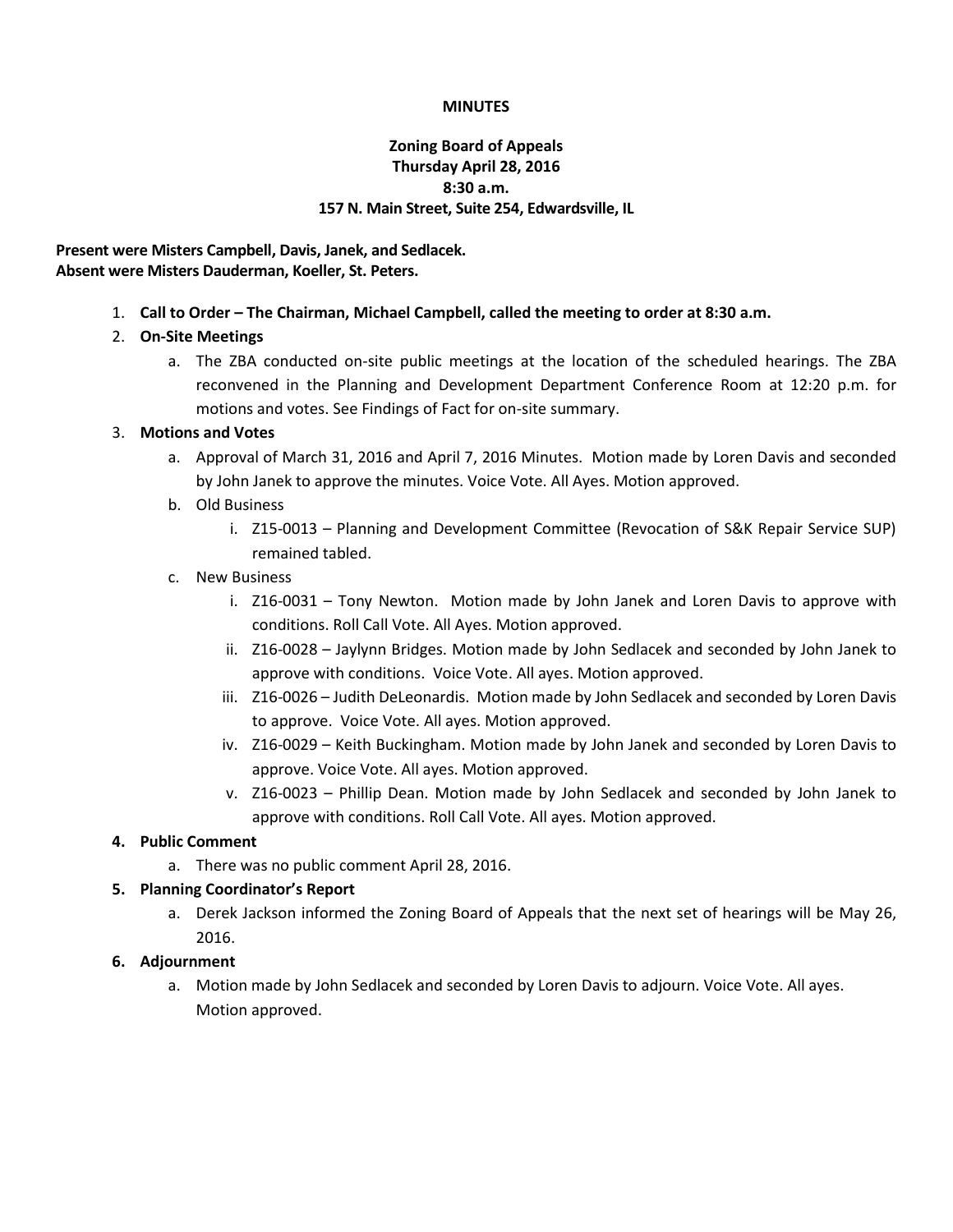#### **April 28, 2016 Finding Of Fact and Recommendations**

**Mr. Michael Campbell called the meeting to order at 8:30 A.M. in the office of the Madison County Planning and Development Department.**

**Present were Misters Campbell, Davis, Janek, and Sedlacek. Absent were Misters, Dauderman, Koeller, St. Peters.**

The Board of Appeals, established by the Chairman and the Board of Supervisors and provided for under the terms of the Madison County Zoning Ordinance, 1963 and all subsequent amendments/revisions thereto do hereby submit the Reports and Recommendations on the following:

| File #Z16-0031 - Tony Newton        | (Fort Russell Township) |
|-------------------------------------|-------------------------|
| File #Z16-0028 - Jaylynn Bridges    | (Wood River Township)   |
| File #Z16-0026 - Judith DeLeonardis | (Wood River Township)   |
| File #Z16-0029 - Keith Buckingham   | (Chouteau Township)     |
| File #Z16-0023 $-$ Phillip Dean     | (Jarvis Township)       |

**Z16-0031 -** Petition of Jeffrey Newton, owner of record, by applicant Tony Newton, requesting an amendment to the B-5 Planned Business District in order to permit a sampling bar and guided tours accessory to the distillery operation. This is located in Fort Russell Township, more commonly known as **5313 State Route 140**, Bethalto, Illinois PPN#15-2-09-08-02- 207-013 **(14)**

A **motion** was made by Mr. Janek and seconded by Mr. Davis that the petition of Tony Newton be as follows: I. That the amendment to the "B-5" Planned Business District is granted; II. The applicant and operators shall adhere to all district conditions and and use requirements within "Appendix A". If the applicant submits plans with substantive differences than the proposed use and accompanying site plan, the applicant shall return to the Planning and Development Committee upon a recommendation from the Zoning Board of Appeals for review and approval;

**The Finding of Fact of the Board of Appeals**: I. The notice of Public Hearing was posted on the property in accordance with the terms of the ordinance; II. The legal notice appeared in the newspaper and meets the requirements of the ordinance for publication; III. The adjoining property owners were notified by mail of the time and date of the public hearing; IV. Brian Rayhack and Caleb Ogden, co-owners of the distillery and proposed sampling bar and guided tours, spoke on behalf of the applicant. Mr. Rayhack stated that Tony Newton was unable to attend the meeting due to other work obligations. Mr. Reyhack stated that the primary use is the distillery operation, and that they are seeking to expand the use to include a sampling bar and guided tours. Mr. Reyhack stated that typically winery and distillery operations have a tasting room where visitors can come sample the product, which is a common marketing practice in the industry. Mr. Reyheck stated that the sampling bar and guided tours would be accessory to the distillery operation. Mr. Reyhack stated that the hours of operation would be 2pm to 8 pm Tuesday through Friday and noon to 8 pm on Saturdays. Mr. Reyhack stated that all customers would be asked to leave promptly at 8 pm in order to limit impacts on adjoining properties. Mr. Reyhack stated that they have no intent of operating as a bar or restaurant establishment, and that there will be no gambling of any kind on the property. Mr. Reyhack stated that there is a need to have the proposed sampling bar and guided tours in order to be competitive with other businesses in the industry. Mr. Reyhack stated that it is very difficult to operate entirely through a distributor and still remain profitable; V. Linda Winfree Pickerill, adjoining property owner to the north at 104 Fairway Drive, spoke in opposition to the request due to request due the lack of parking, privacy concerns, vandalism concerns, and building code concerns. Ms. Pickerill submitted a letter of opposition for the record; VI. Tom Lehnen, member of the Meadowbrook Community, spoke in favor of the request. Mr. Lehnen stated that the petitioners are chemical engineers who have masters of business administration and have put together a quality proposal that would bring an exciting development to Meadowbrook. Mr. Lehnen stated that the applicants are sensitive to the potential commercial impacts on the surrounding properties. Mr. Lehnen stated that him and his wife have visited small craft distilleries similar to the one being proposed by the applicants. Mr. Lehnen stated that the tour and sampling bar is very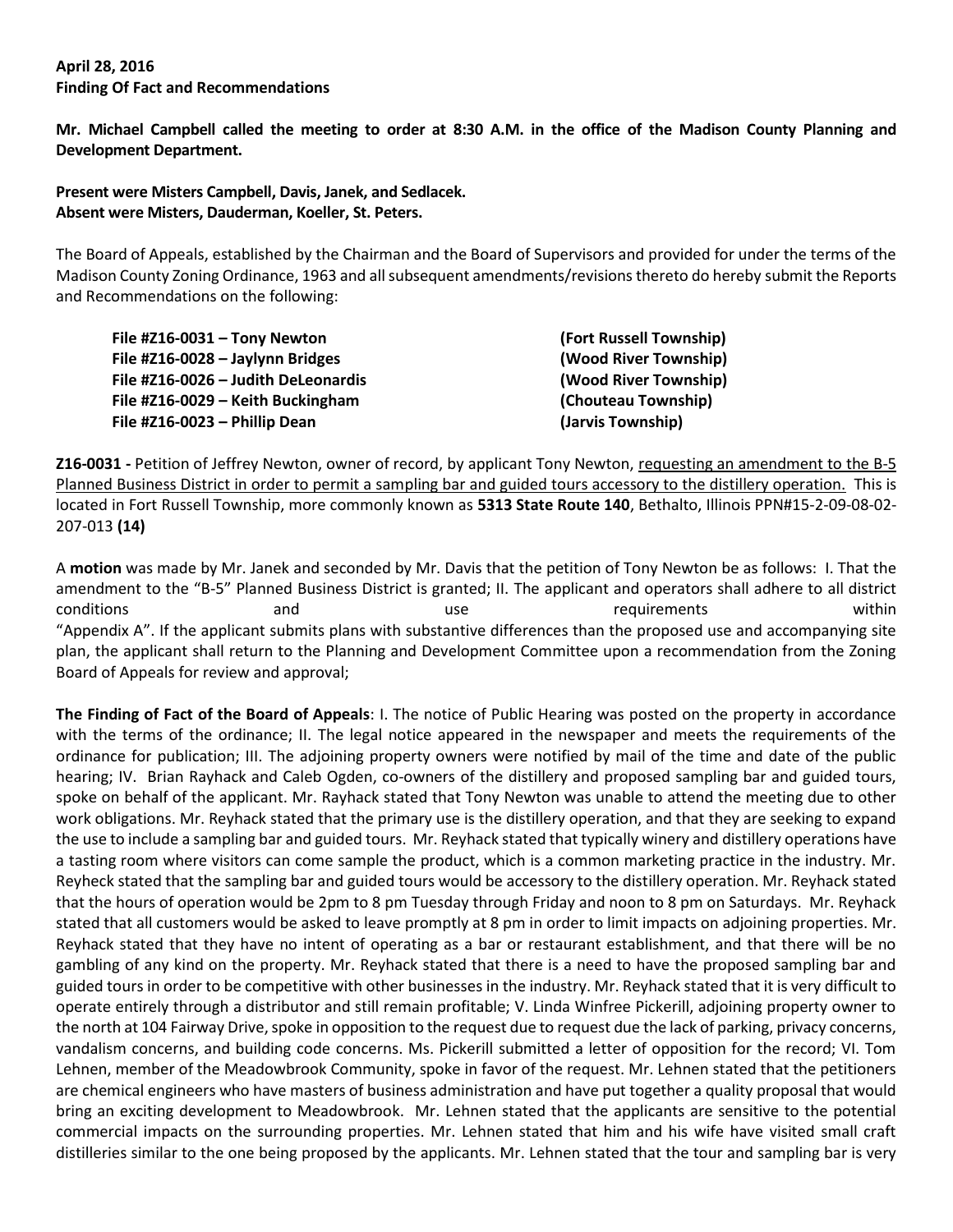common. Mr. Lehnen stated that the tours are small groups that range from 45 minutes to an hour and will not create a negative parking issue; VII. Stephanie Henseler, property owner of 6848 East Drive, Moro, IL, spoke in opposition to the request. Ms. Henseler stated that vodka can create domestic issues; VIII. Kevin Auten, pastor of Meadowbrook First Southern Baptist Church located at 105 Fairway Drive, spoke in opposition to the request. Mr. Auten stated that his congregation's religious convictions and beliefs are to totally abstain from the consumption of alcohol. Mr. Auten stated that alcohol can destroy lives or create abuse. Mr. Auten stated concerns with parking. Mr. Auten submitted a letter of opposition and a petition opposed to the request containing 138 signatures from adjoining, nearby, and County residents; IX. Charles Rutherford, nearby property owner of 202 Fairway Drive, Bethalto, Illinois spoke in opposition to the request. Mr. Rutherford stated that he understands that the applicants are educated chemicals engineers. Mr. Rutherford stated that alcohol is a drug, and that he is opposed to having educated drug dealers in the neighborhood; X. Rich Bartosiak, property owner of 1 Dogwood Court, Bethalto, Illinois, spoke in favor of the request. Mr. Bartosiak stated that there is a similar operation in Pontoon Beach called Mastermind Distillery. Mr. Bartosiak stated that he has a personal friend who lives across State Route 162 from Mastermind Distillery and that there have been no issues since they opened. Mr. Bartosiak stated that the proposed operation would bring additional commercial tax revenue to the school districts, which is struggling due to Meadowbrook being a bedroom community and not having a lot of businesses; XI. Rhonda Cato, owner and operator of the Palace Bar located at 5150 State Route 140, spoke in favor of the request. Ms. Cato stated that the request would be a good opportunity for the community; XII. Rosco Gibbs, property owner of 56 Ray Street, Cottage Hills, Illinois, spoke in opposition to the request; XIII. Gene Rowe, property owner of 137 Sterling Drive, Bethalto, IL, spoke in opposition to the request; XIV. Caleb Ogden, co-owner, spoke on behalf of the applicant during closing comments. Mr. Ogden stated that the proposed business is not trying to compete with any other commercial establishment within Meadowbrook, but to be competitive with other micro distilled products regionally and throughout the State. Mr. Ogden stated that they have no intent of garnering patrons and overserving them. Mr. Ogden stated that the request is not a moonshine operation, but instead a professional operation that will be in compliance with all local, state, and federal licensing and distribution requirement. Mr. Ogden stated between the three owners, there is a combined 36 years of experience in the industry. Mr. Ogden stated that original parking layout would involve off-site parking on the adjoining Meadowbrook Fire Department's parking lot. Mr. Ogden stated after further review, all parking would be located on the subject property in accordance with the County's Zoning Ordinance requirements. Mr. Ogden stated that a tour would yield four to five vehicles and would have adequate space to park on the subject property. Mr. Ogden stated that the distillery primarily makes corn vodka. Mr. Ogden stated that he respects opinions of Meadowbrook First Southern Baptist Church, but he does not believe that the applicants are peddling a drug. Mr. Ogden stated that their product is a top notch spirit that they want to share with people and that they have no intention of operating a bar; XV. A letter of opposition was submitted by Alta Vaughn, property owner of 526 Courtesy Lane, Bethalto, Illinois; XVI. The Board of Appeals notes for the record that the proposed "B-5" Planned Business District amendment request would be compatible with the surrounding area; XVII. The Board of Appeals feels that to allow this request would not cause a detrimental effect on adjoining properties; XVIII. The Board of Appeals notes that the Comprehensive Plan, Madison County Zoning Ordinance, and the zoning file were taken into consideration.

Roll Call Vote.

Ayes to the motion: Misters Davis, Dauderman, Janek, and Sedlacek. Nays to the motion: None. Absent: Misters Koeller, St. Peters. Where upon the Chairman declared the motion duly adopted.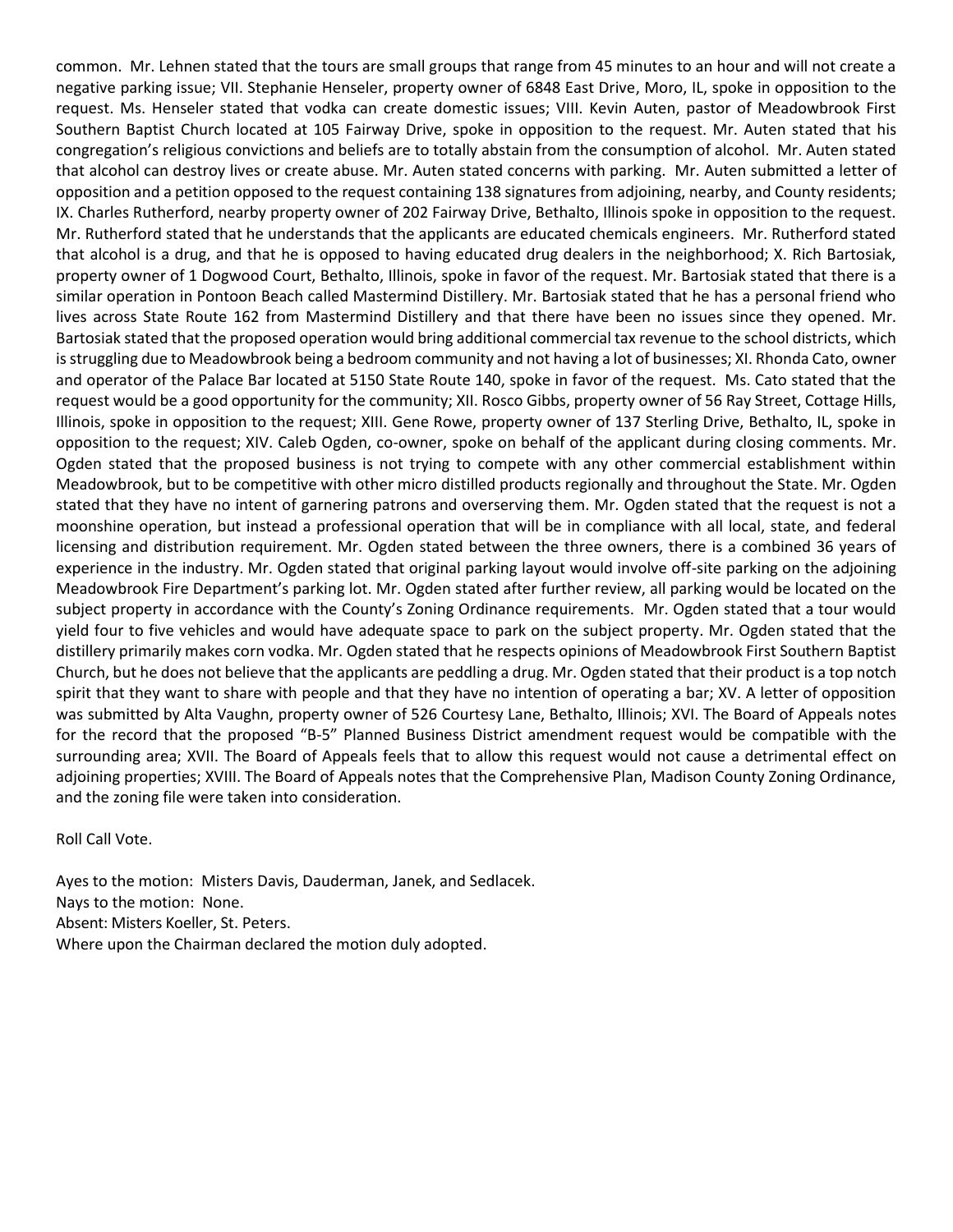**Z16-0028 -** Petition of Jaylynn Bridges, owner of record, and occupant of manufactured home, requesting a Special Use Permit as per Article 93.025, Section G, Item 9 of the Madison County Zoning Ordinance in order to place a single wide manufactured home for the sole occupancy of JayLynn Bridges for a period not to exceed five years. This is located in an R-4 Single Family Residential District in Wood River Township, more commonly known as **1317 8th Street,** Cottage Hills, Illinois PPN#19-2-08-03-02-206-025 **(05)**

A **motion** was made by Mr. Sedlacek and seconded by Mr. Janek that the petition of Jaylynn Bridges be as follows: I. That the Special Use Permit is granted for the sole usage of Jaylynn Bridges for a period not to exceed five (5) years but may be extended either through an amendment to this Special Use Permit or through an administrative review process, if qualified, as long as Jaylynn Bridges occupy the structure, notwithstanding any violations, nuisance, or change in occupancy as per the other conditions of this Special Use Permit. The owner shall remove the manufactured home from the site when Jaylynn Bridges vacate the structure.

**The Finding of Fact of the Board of Appeals**: I. The notice of Public Hearing was posted on the property in accordance with the terms of the ordinance; II. The legal notice appeared in the newspaper and meets the requirements of the ordinance for publication; III. The adjoining property owners were notified by mail of the time and date of the public hearing; IV. Jaylynn Bridges, applicant and property owner, stated that she is seeking a special use permit in order to locate a single wide manufactured home on site for her personal residence; V. Danny Phillips, adjoining property owner to the north at 1318 9<sup>th</sup> Street, spoke in support of the request. Mr. Phillips stated that the subject property receives water from his property and wants to ensure that the placement of the home will not create a negative impact on the flow of water; VI. Raquel Redmon, adjoining property owner to the north at 1332 9<sup>th</sup> Street, spoke in support of the request. Ms. Redmon stated concerns with the drainage ditch as a result of recent work performed by Wood River Township; VII. The Board of Appeals notes for the record that the proposed special use permit request would be compatible with the surrounding area; VIII. The Board of Appeals feels that to allow this request would not cause a detrimental effect on adjoining properties; IX. The Board of Appeals notes that the Comprehensive Plan, Madison County Zoning Ordinance, and the zoning file were taken into consideration.

Voice Vote.

Ayes to the motion: Misters Campbell Davis, Janek, and Sedlacek. Nays to the motion: None. Absent: Misters Dauderman, Koeller, St. Peters. Where upon the Chairman declared the motion duly adopted.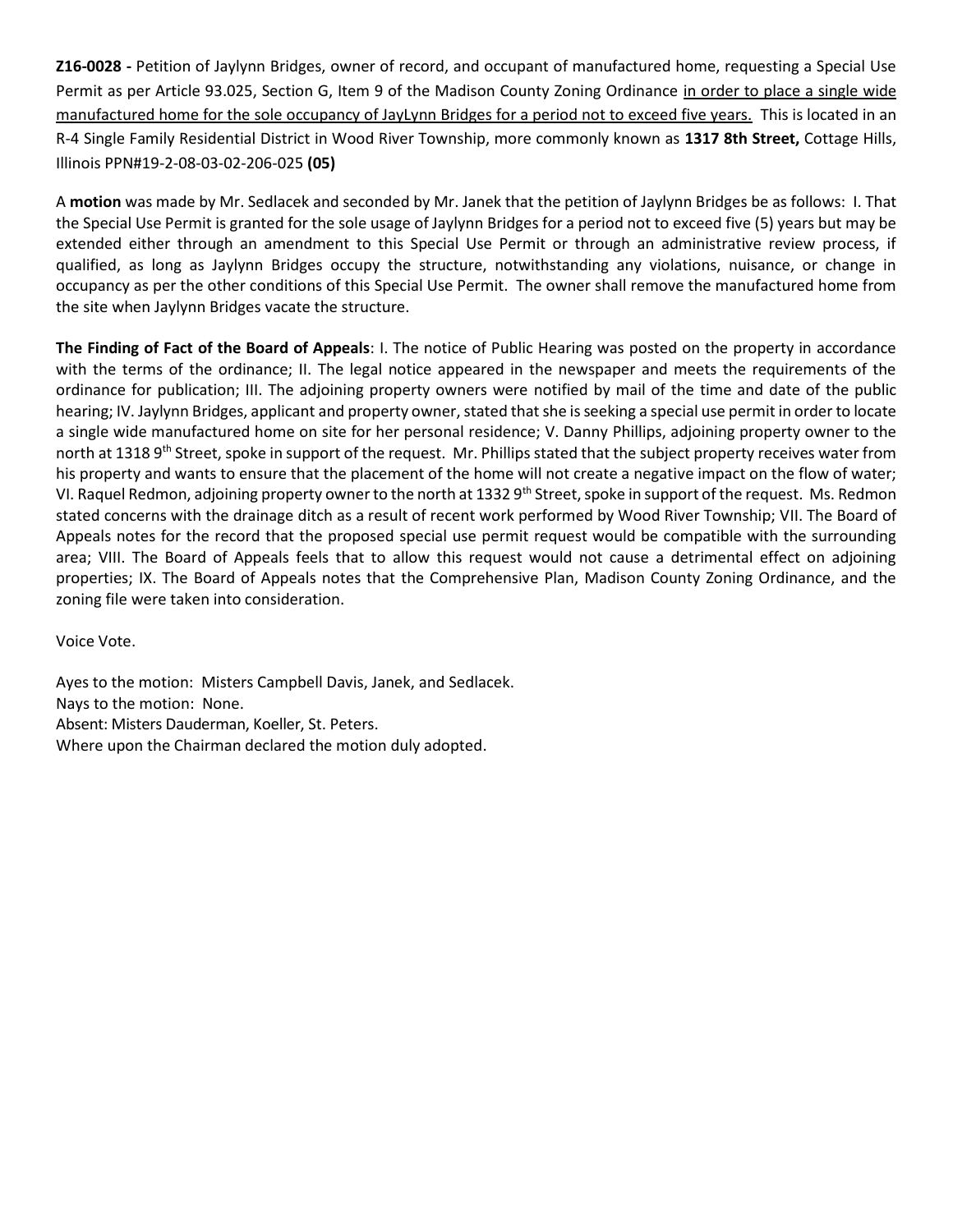**Z16-0026 -** Petition of Judith DeLeonardis, owner of record, requesting a Zoning Map Amendment to rezone a tract of land from R-2 Single Family Residential District to B-1 Limited Business District. This is located in Wood River Township, more commonly known as **100 Airline Drive,** East Alton, Illinois PPN#19-1-08-15-12-201-022 **(13)**

A **motion** was made by Mr. Sedlacek and seconded by Mr. Davis that the petition of Judith DeLeonardis be as follows: "Granted."

**The Finding of Fact of the Board of Appeals**: I. The notice of Public Hearing was posted on the property in accordance with the terms of the ordinance; II. The legal notice appeared in the newspaper and meets the requirements of the ordinance for publication; III. The adjoining property owners were notified by mail of the time and date of the public hearing; IV. Judith DeLeonardis, applicant and property owner, stated that she is seeking to rezone the subject property from "R-2" Single Family Residential to "B-1" Limited Business District. Ms. DeLenoardis stated that the subject property has been utilized as an commercial insurance office for thirty years and that she is seeking to properly zone the property in order to sell the property to a new business; V. Tim Gosset, adjoining property owner to the west at 82 E. Airline Drive, spoke in support of the request; VI. The Board of Appeals notes for the record that the proposed zoning map amendment request would be compatible with the surrounding area; IX. The Board of Appeals feels that to allow this request would not cause a detrimental effect on adjoining properties; X. The Board of Appeals notes that the Comprehensive Plan, Madison County Zoning Ordinance, and the zoning file were taken into consideration.

Voice Vote.

Ayes to the motion: Misters Campbell Davis, Janek, and Sedlacek. Nays to the motion: None. Absent: Misters Dauderman, Koeller, St. Peters. Where upon the Chairman declared the motion duly adopted.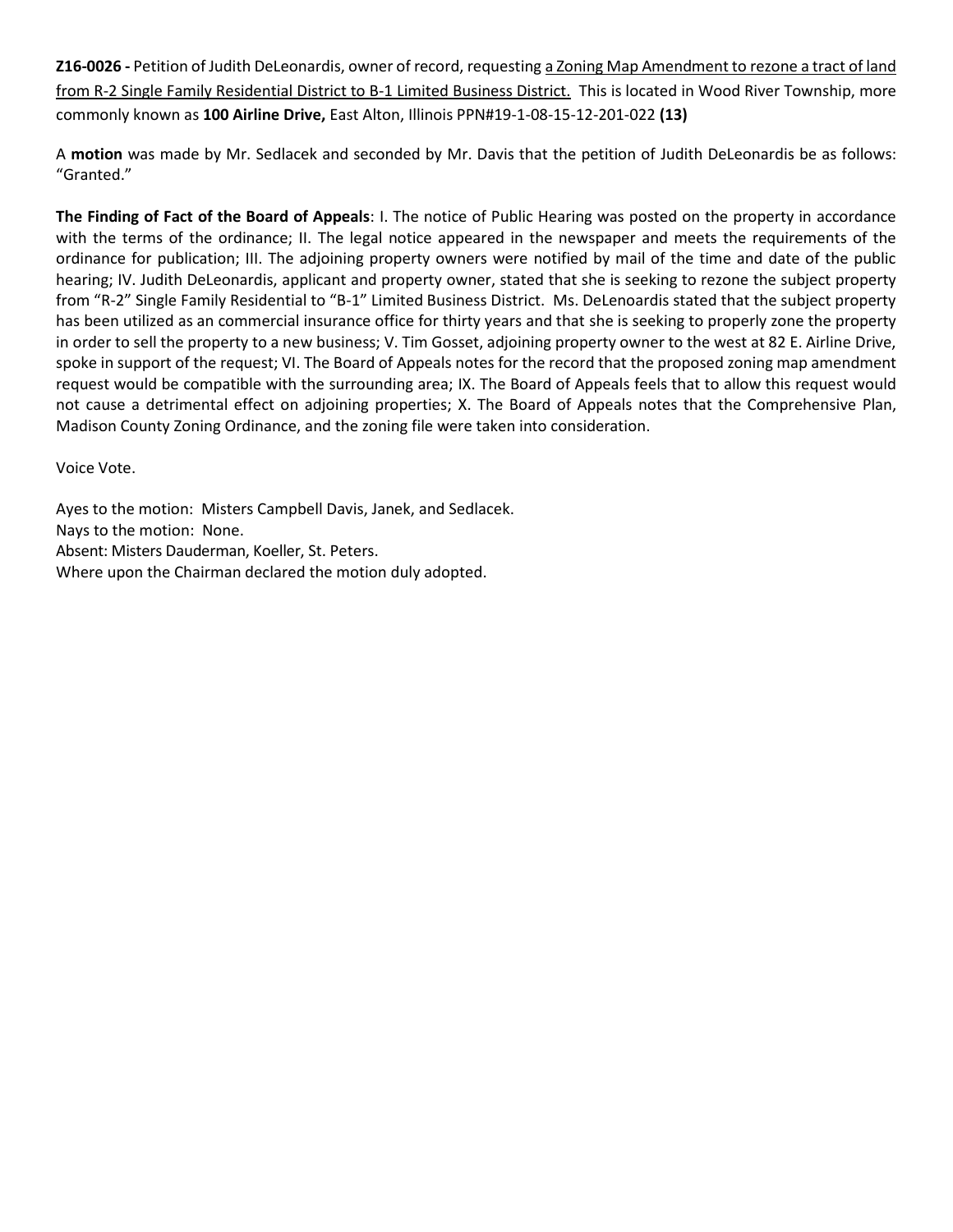**Z16-0029 -** Petition of Keith Buckingham, owner of record, requesting a Zoning Map Amendment to rezone a tract of land that consists of 1.6 acres from M-3 Heavy Manufacturing to R-1 Single Family Residential District. This is located in Chouteau Township, at **3463 Oldenburg Road**, Hartford, Illinois PPN#18-1-14-16-00-000-012 **(21)**

A **motion** was made by Mr. Janek and seconded by Mr. Davis that the petition of Keith Buckingham be as follows: "Granted."

**The Finding of Fact of the Board of Appeals**: I. The notice of Public Hearing was posted on the property in accordance with the terms of the ordinance; II. The legal notice appeared in the newspaper and meets the requirements of the ordinance for publication; III. The adjoining property owners were notified by mail of the time and date of the public hearing and none were in attendance; IV. Keith Buckingham, applicant and property owner, stated that he is seeking to rezone the property from "M-3" Heavy Manufacturing District to "R-1" Single Family Residential District in order to construct a new detached garage for personal storage; V. The Board of Appeals notes for the record that the proposed zoning map amendment request would be compatible with the surrounding area; VI. The Board of Appeals feels that to allow this request would not cause a detrimental effect on adjoining properties; VII. The Board of Appeals notes that the Comprehensive Plan, Madison County Zoning Ordinance, and the zoning file were taken into consideration.

Voice Vote.

Ayes to the motion: Misters Campbell Davis, Janek, and Sedlacek. Nays to the motion: None. Absent: Misters Dauderman, Koeller, St. Peters. Where upon the Chairman declared the motion duly adopted.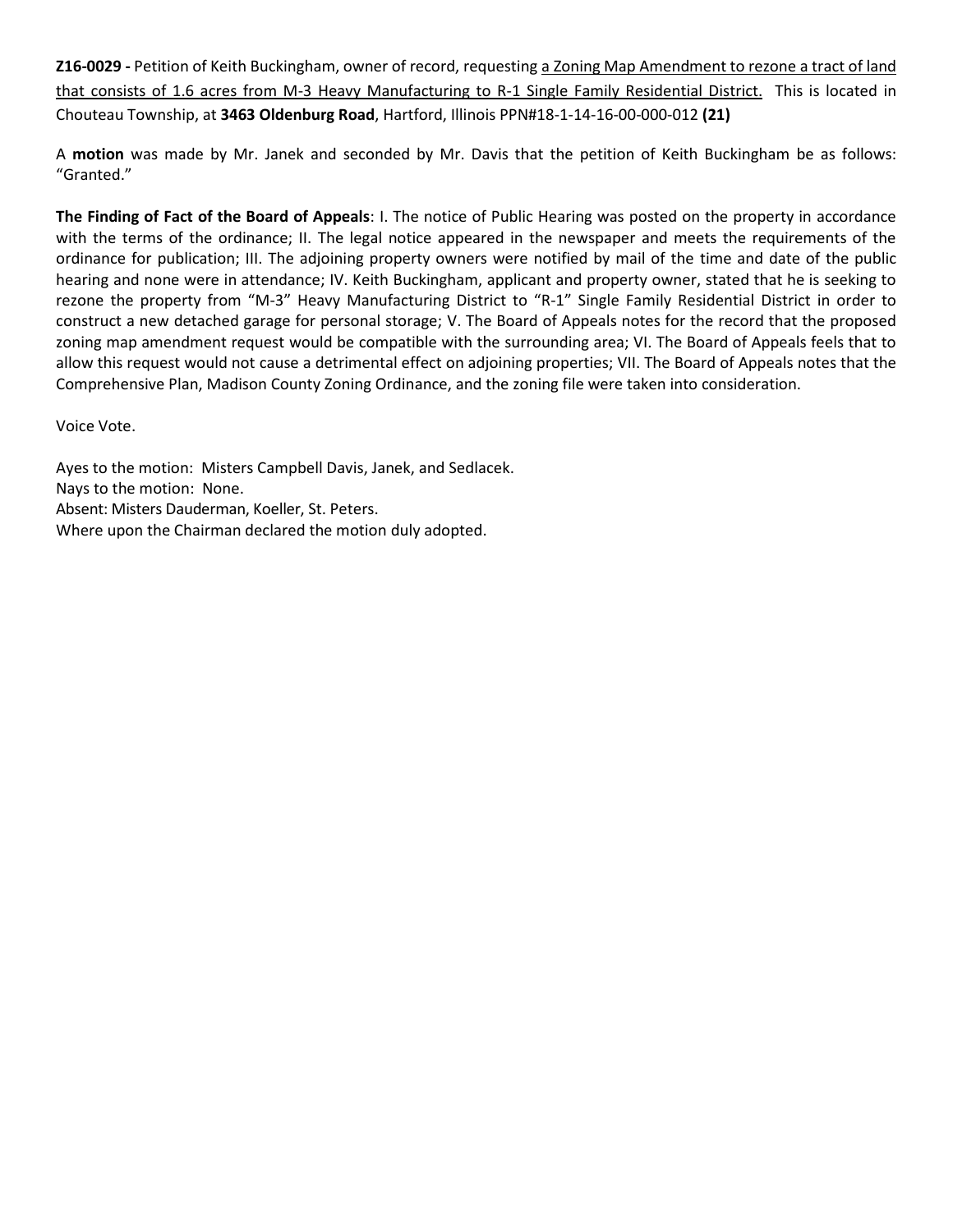**Z16-0023 -** Petition of Phillip Dean, applicant, for owner of record, Eastside Family Church, requesting a Special Use Permit as per Article 93.023, Section D, Item 18 of the Madison County Zoning Ordinance in order to have a dog kennel on site. This is located in an Agricultural District in Jarvis Township, on **Troy-O'Fallon Road**, Troy, Illinois PPN#09-1-22-28-00-000- 008.004 **(02)**

A **motion** was made by Mr. Sedlacek and seconded by Mr. Janek that the petition of Phillip Dean be as follows: I. That the Special Use Permit is granted for the sole usage of Phillip and Karla Dean for their personally-owned dogs, no commercial kennel uses shall be permitted. Any change of ownership will void the Special Use Permit; II. There shall be no more than fifteen (15) adult dogs kept on the property at any time. Of the fifteen (15) adult dogs permitted on the property, two (2) may be Shetland Sheepdogs and the rest must be of the Whippet breed; III. Upon breeding a litter of puppies, the Deans shall have all puppies sold and/or adopted within 8 months of birth. Any puppies remaining on the property aged 8 months and older shall count toward the fifteen (15) adult dog allowance put forth in condition number 2; IV. The owner shall keep all fences intended to contain the dogs functional and in good repair; V. The owner shall be in compliance with all Illinois Department of Agriculture licensing requirements; VI. The owner shall keep the property in compliance with all Madison County Ordinances; VII. The owner shall apply for an amendment to this Special Use Permit for any future alterations, modifications, or expansions of the use beyond those described within the applicant's narrative statement and site plan; VIII. The owner's failure to adhere to the conditions of the Special Use Permit will cause revocation of the same, and require immediate removal of the kennel from the property.

**The Finding of Fact of the Board of Appeals**: I. The notice of Public Hearing was posted on the property in accordance with the terms of the ordinance; II. The legal notice appeared in the newspaper and meets the requirements of the ordinance for publication; III. The adjoining property owners were notified by mail of the time and date of the public hearing; IV. Phillip Dean and Karla Dean, applicants and property owners, stated that they are seeking to construct a new single family dwelling on the property. Mrs. Dean stated that the intent of the special use permit is to allow her family to have up to fifteen (15) dogs on the property. Mrs. Dean stated that in order to have greater than the allowable four (4) dogs on the property, they are seeking a special use permit and a kennel license with the State of Illinois. Mr. Dean stated that the fifteen (15) dogs are pets and that the kennel is not a commercial business. Mrs. Dean stated that the dogs are pets and that they train their pets for shows and performance events. Mrs. Dean stated that the dogs are a hobby for her and her husband. Mrs. Dean stated that the dogs will in a fenced in area and will be supervised when outside. Mr. Dean stated that they want to be a part of the community and want to be good neighbors to the surrounding property owners. Mrs. Dean stated that the type of dog they have are primarily whippets, which is a smaller breed of greyhound. Mrs. Dean stated that they currently have fifteen (15) dogs at their current residence in Indiana and have not had issues with neighbors regarding noise; V. Chairman Campbell inquired if there would be any sale of dogs. Mrs. Dean replied that there will be no sale of dogs; VI. Pete Bostrom, adjoining property owner of 577 Troy O'Fallon Road to the north, spoke in opposition to the request stating concerns with noise. Mr. Bostrom submitted a letter of opposition for the record; VII. Jim Reppell, realtor with Re/Max Alliance, spoke in favor of the request stating that applicants are proposing to construct a new dwelling that will be in the \$300,000 price range, which will have a positive impact on the adjoining property values; VIII. Cynthia Smock, adjoining property owner to the east at 8416 E. Mill Creek Road, stated concerns with a new entrance being located on Troy O'Fallon Road for ingress and egress; IX. Russell Mersinger, adjoining property owner to the north at 625 Troy O'Fallon Road, stated that he believes the intent is fine as it does not involve commercial activity, but has concern with possible noise issues from dogs barking; X. Carrie Klenke submitted a letter of objection on behalf of Ambrosia Land Investments LLC, adjoining property owner to the south, stating that they intend on developing the adjoining land to the south and west in the future, and do not want a kennel in close proximity to the future homes; XI. Richard Skillings, nearby property owner at 22 Royal Oaks Drive, spoke in opposition to the request due to concerns with noise from barking dogs; XII. Gary Hughey, nearby property owner of 8258 West Mill Creek Road, inquired if the special use permit is transferable if the applicants were to move. Chairman Campbell stated that all special use permits are nontransferable and that the future property owners would need to reapply for a new special use permit; XIII. Linette Warnecke, nearby property owner at 8415 East Mill Creek Drive, spoke in opposition to the request. Ms. Warnecke stated that the greater volume of dogs would increase the amount of barking that could occur; XIV. The Board of Appeals notes for the record that the proposed special use permit would be compatible with the surrounding area; XV. The Board of Appeals feels that to allow this request would not cause a detrimental effect on adjoining properties; XVI. The Board of Appeals notes that the Comprehensive Plan, Madison County Zoning Ordinance, and the zoning file were taken into consideration.